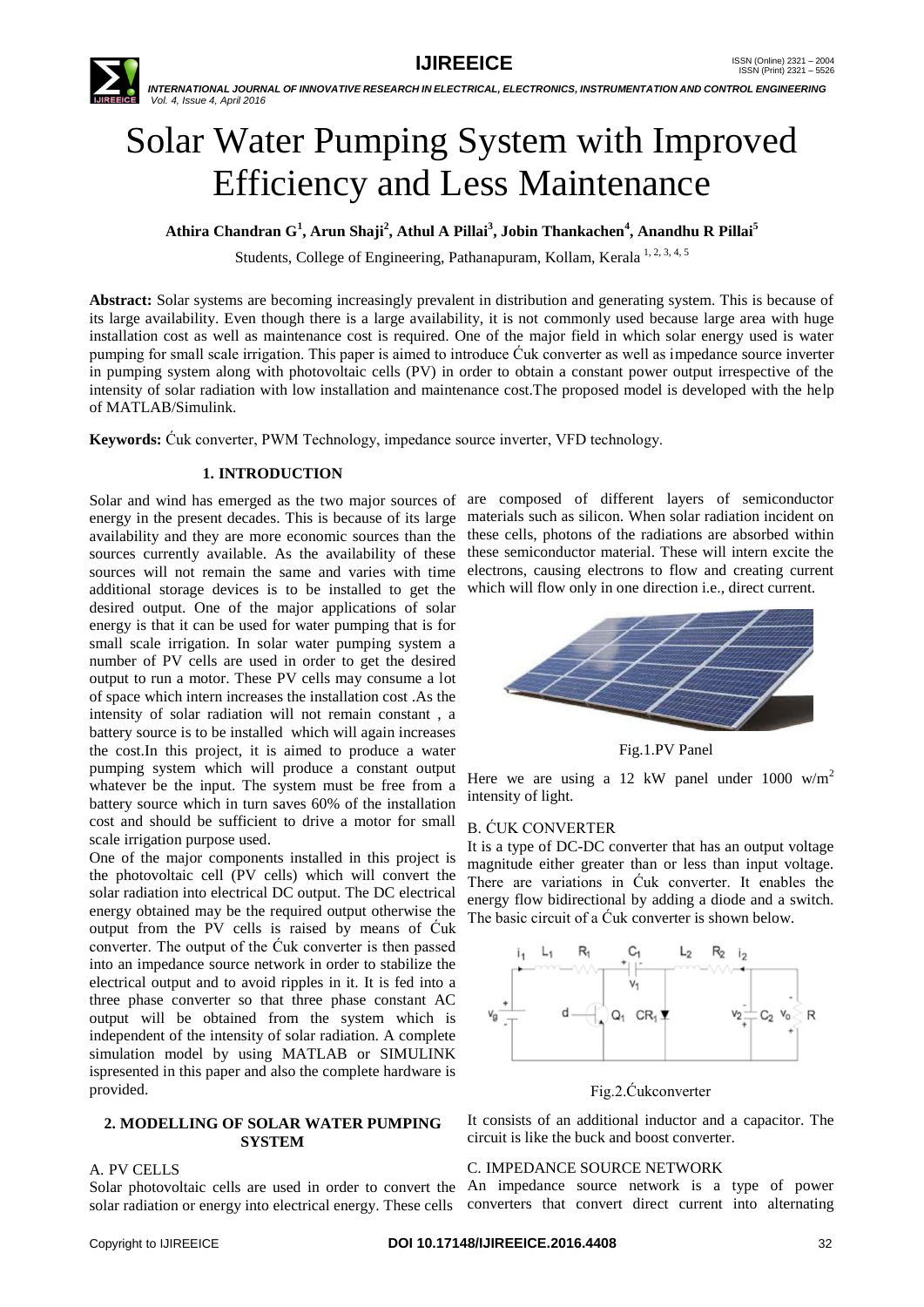

current. It functions as a buck-boost converter without using DC-DC converter bridge. It can be used for a variety of applications such as DC-DC conversion, DC-AC conversion, AC-AC conversion and AC-DC conversion. They can be classified depending on different basics. Based on their structure it is classified into single phase inverter, three phase inverter.



Fig.3.General configuration of impedance source network

Based on the type of input inverters are classified into (1) Voltage-source inverter and (2) Current-source inverter. In voltage-source inverter a constant voltage source will acts as an input source to the inverter bridge. This source is obtained by adding a large capacitor across DC source. In current-source inverter a constant current source will acts as an input device and this is obtained by adding a large inductor across the DC source.

Even though they can be used for various applications, there are many disadvantages also. They can either acts as a buck or boost converter at a time. Thus the output will be either larger or smaller than the input voltage. Both of them possess low reliability and are vulnerable to EMI noise so that they can get damaged easily. The switching device of both of the inverters is not interchangeable. To overcome these difficulties impedance source inverters are used. In impedance source network the source can be either voltage source or current source. It works as a buckboost inverter.



Fig.4.Voltage-Source Inverter

In this project the impedance source network performs multiple functions. One of such application is it avoids or filter the ripples which is in the DC output so that the E. VFD TECHNOLOGY output of the impedance source network will be ripple A variable frequency drive is a device i.e. a type of free.



Fig.5.Current-Source Inverter

Another function is to stabilize the output. This has to be done because the output should remain constant and stable whatever be the input at any time which is the ultimate aim of this project.



#### D. THREE PHASE CONVERTER

A three phase converter is a device which converts single phase power to three phase and vice versa. These are used where three phase conversion is not directly available or its cost is too high in a remote area. Three phase motors may operate by an unbalanced load which is not heavily loaded. A single phase motor can itself drive a three phase generator which will produce a high quality output consuming a large amount of money. Several methods exit to run a three phase motor by a single phase supply[7]. They are electronic means of creating a three phase power, a digital phase converter and rotary phase converters etc.



Fig. 7.Single phase to three phase converter

adjustable speed drives used for controlling the motor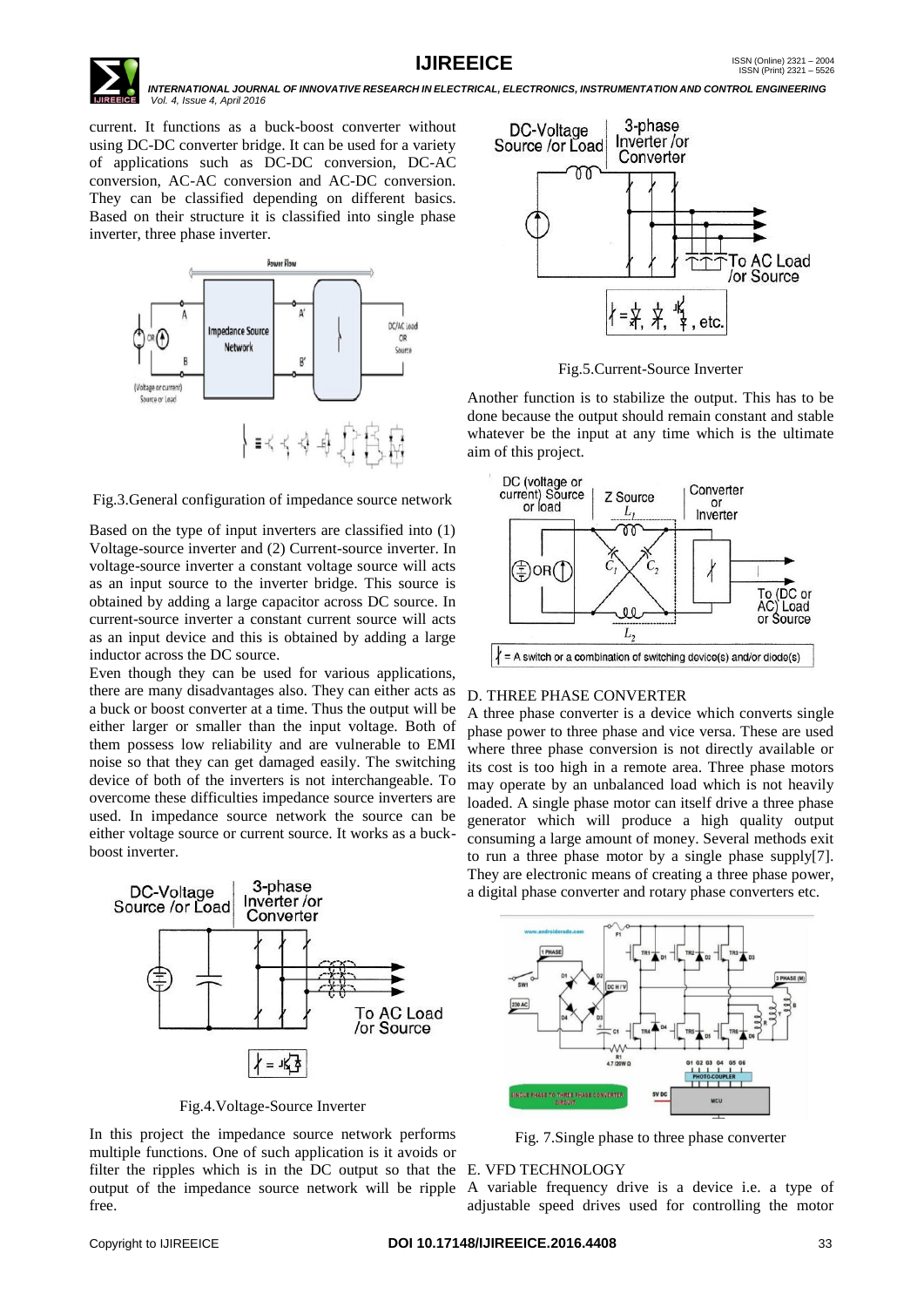# **IJIREEICE ISSN** (Online)  $2321 - 2004$ <br>ISSN (Print)  $2321 - 5526$

 *INTERNATIONAL JOURNAL OF INNOVATIVE RESEARCH IN ELECTRICAL, ELECTRONICS, INSTRUMENTATION AND CONTROL ENGINEERING Vol. 4, Issue 4, April 2016*

speed and torque of an AC motor by adjusting the voltage and the frequency.



#### Fig.8.VFD system

A variable-frequency drive consisting of three main subsystems: AC motor, main drive controller and a drive.

#### a. AC Motor

An AC motor used is usually a three-phase induction motor. Instead of three phase, single phase motors can be also used. Motors that are designed for constant speed operation are also suited to use as AC motors.

#### b. Controller

They can be configurated as phase converter having single phase converter input and three-phase inverter output.

#### F. PULSE-WIDTH MODULATION

Pulse-width modulation or Pulse-duration modulation is a modulation technique to encode a message into pulsating signal. The main advantage of PWM technique is that the power loss in switching devices is very low.

The main advantages of PWM technique is

- (1) Fast switching is possible.
- (2) Less heat is dissipated.
- (3) Low power transistors can be used for switching
- (4) Resist to noise.

The main disadvantages are

- $(1)$  Cost
- (2) Complexity
- (3) Radio frequency interference
- (4) Voltage spikes
- (5) Electromagnetic noise



#### **3. OVERALL PROCESS**

The overall processes that take place in this solar water pumping system is that the solar radiations will incident on the solar panels and photons will get emitted. These that the ripples in the current will get eliminated and the current will be a stabilized one. This stabilized DC current is then passed through a three phase converter so that the output is converted into three phase AC output which will be three phase 415 volt AC output.

This is explained in both the circuit diagram photons are absorbed by the PV cells and the electrons will get excited. Thus there will be a flow of electrons which inturns call the current flow. This will be DC current.

This current is then allowed to pass through a Ćuk converter so that the voltage will get raised in order to get the desired output current. This current is then allowed to pass through the impedance source network so and in the block diagram shown. In this figure the MOSFET will act as a switch so that when a gate pulse is applied it will get on and the circuit will get worked.

In the circuit six IGBT s are connected as three phase converter so that two IGBT s are grouped each other so that a complete sin wave will be obtained. The gate pulse applied will be  $180<sup>0</sup>$  phase shift from each other so that a complete three phase AC output will be obtained from the circuit. Here VFD technology is introduced in order to obtain a synchronous speed and required torque by adjusting the voltage as well as frequency.



Fig.10.Block diagram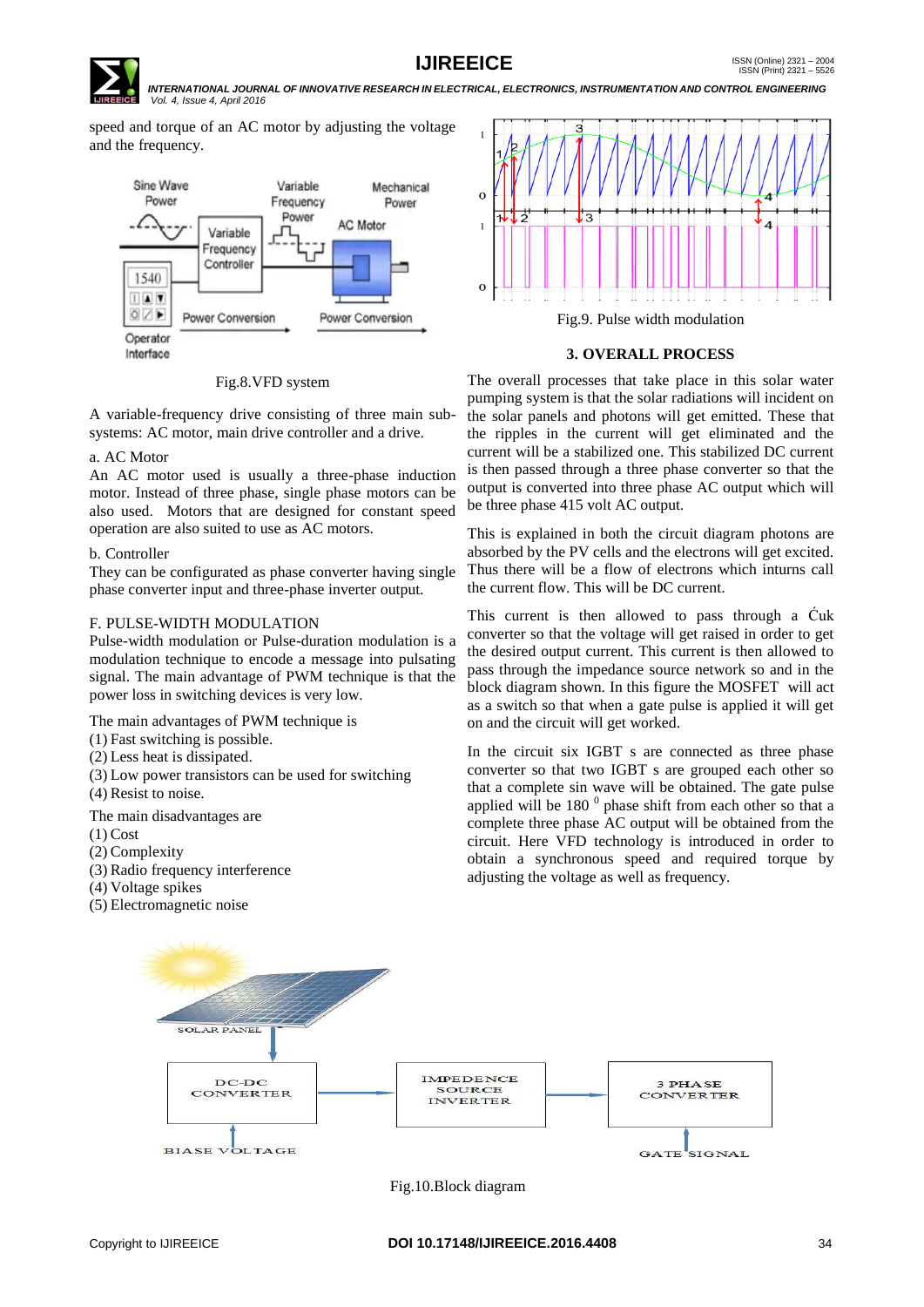



# Fig.11. Circuit diagram

#### **4. SIMULINK MODEL**

The complete simulink model obtained is shown below





#### Fig.12.Simulink model of cuk converter



Fig.13.Simulink model of impedance source inverter



Fig.14.Complete simulation model